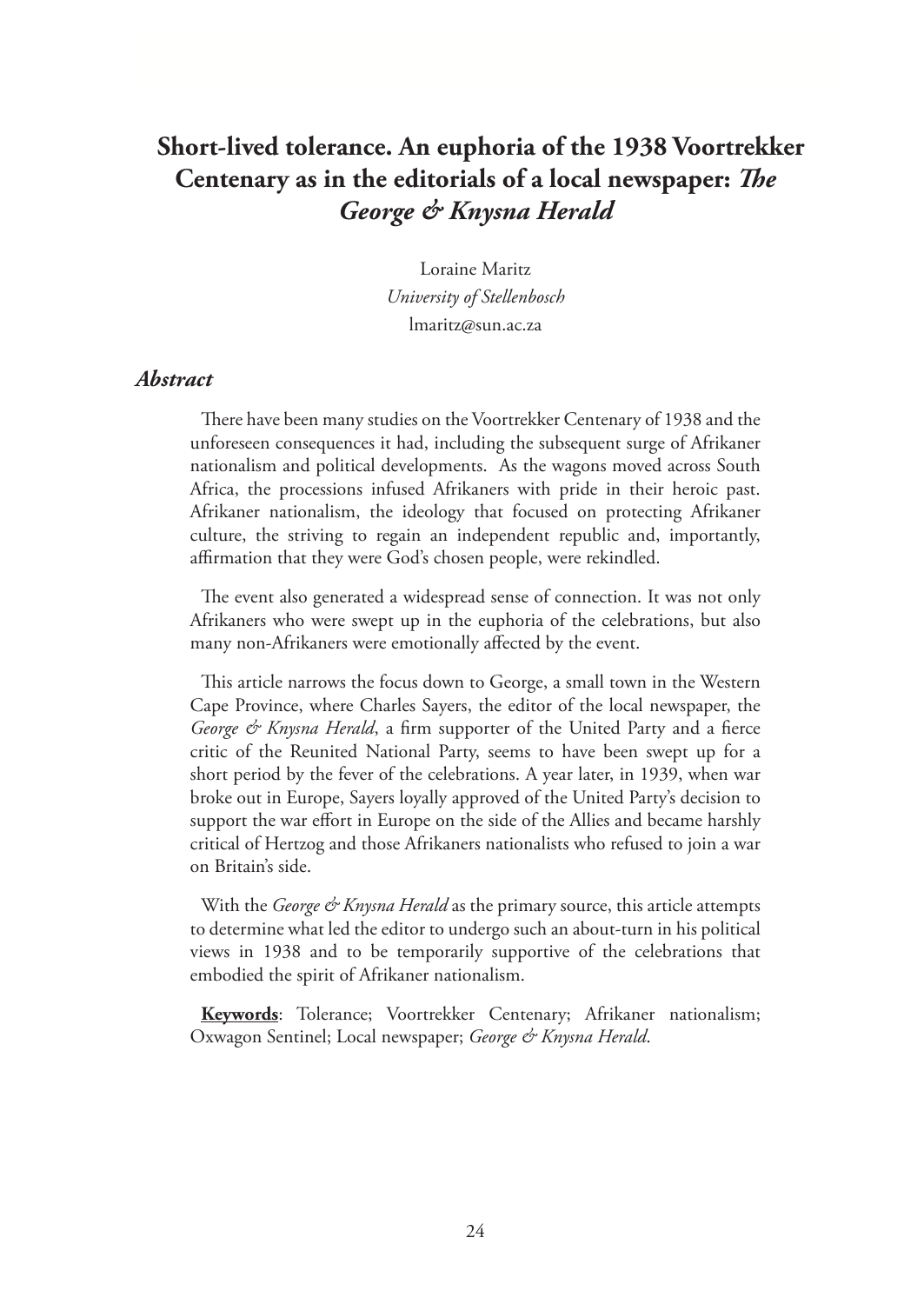# **Introduction**

In the conflict-ridden world of today there is much talk about tolerance.<sup>1</sup> But what is necessary for people to tolerate one another, to bond into a social cohesiveness? What is the common ground required to connect people? Even for a short while?

The focus of this research is on a few significant events as reported by the George newspaper, *The George & Knysna Herald (G&KH)*, 2 in 1938. The first was the general election of May 1938, followed a few months later by the Voortrekker Centenary and a year later the outbreak of the Second World War.

What motivated this article was the way that the mood and content of the editorials in the  $G\mathcal{O}KH$  changed within in a couple of months – from being judgemental and critical towards a certain ideological grouping to greater tolerance of the same group. This article is an attempt to ascertain the cause of this shift of ground.

The *G&KH* is the primary source and also the inspiration for this research. Grundlingh and Sapire examined the way that Great Trek mythology manifested over a period of fifty years. Other studies by Grundlingh on Afrikaners and Afrikaner nationalism were particularly useful.3 Research on the impact of newspapers on political life, or vice versa by Penn, Harber, Pinker, Broughton, Murphy and Gerber was also consulted.<sup>4</sup> Studies on the

<sup>1</sup> Tolerance is the ability or willingness to tolerate the existence of opinions or behaviour that one dislikes or disagrees with. This would include religious, racial, political and social tolerance (available at https://dictionary. cambridge.org/dictionary/english/tolerance, as accessed on 25 February 2020).

<sup>2</sup> George Museum, Archives, *George & Knysna Herald*. The original copies of the *G&KH* are stored in the museum and was available to the researcher.

<sup>3</sup> A Grundlingh & H Sapire, "From feverish festival to repetitive ritual? The changing fortunes of Great Trek mythology in an industrializing South Africa, 1938-1988", *South African Historical Journal*, 21, 1989; A Grundlingh, "The politics of the past and popular pursuits in the construction of everyday Afrikaner nationalism, 1938-1948", S Dubow & A Jeeves (eds.), *South Africa's 1940s: Worlds of possibilities* (Cape Town, Double Storey, 2005); A Grundlingh, "Book 4: Industrialisation, rural change and nationalism – Chapter 3 – Afrikaner nationalism in the 1930s and 1940s" (available at https://www.sahistory.org.za/archive/book-4-industrialisation-rural-change-and-nationalism-chapter-3-afrikaner-nationalism-1930s, as accessed on 10 September 2018); A Grundlingh, "The King's Afrikaners? Enlistment and ethnic identity in the Union of South Africa's defence force during the Second World War, 1939-1945, *Journal of African History*, 40, 1999.

<sup>4</sup> A Harber, "Newspaper ownership: Political influence trumps the promise of profits", *The Conversation*, 28 July 2015 (available at http://theconversation.com/newspaper-ownership-political-influence-trumps-the-promiseof-profits-45168, accessed on 15 March 2019); M Broughton, *Press & Politics of South Africa* (Cape Town, Purnell & Sons, 1961); R Pinker, "Regulating the local press", B Franklin & D Murphy (eds.), *Making the local news. Local journalism in context* (London, Routledge, 1998); AS Gerber *et al.,* "Does the media matter? A field experiment measuring the effect of newspapers on voting behaviour and political opinions", *American Economic Journal: Applied Economics*, 1(2), 2007; J Penn, "How do newspapers affect civic life", *Journalists Resource*, March 11, 2014 (available at https://journalistsresource.org/studies/society/news-media/how-do-newspapersaffect-civic-life-data-analysis-seattle-denver, accessed 9 April 2019).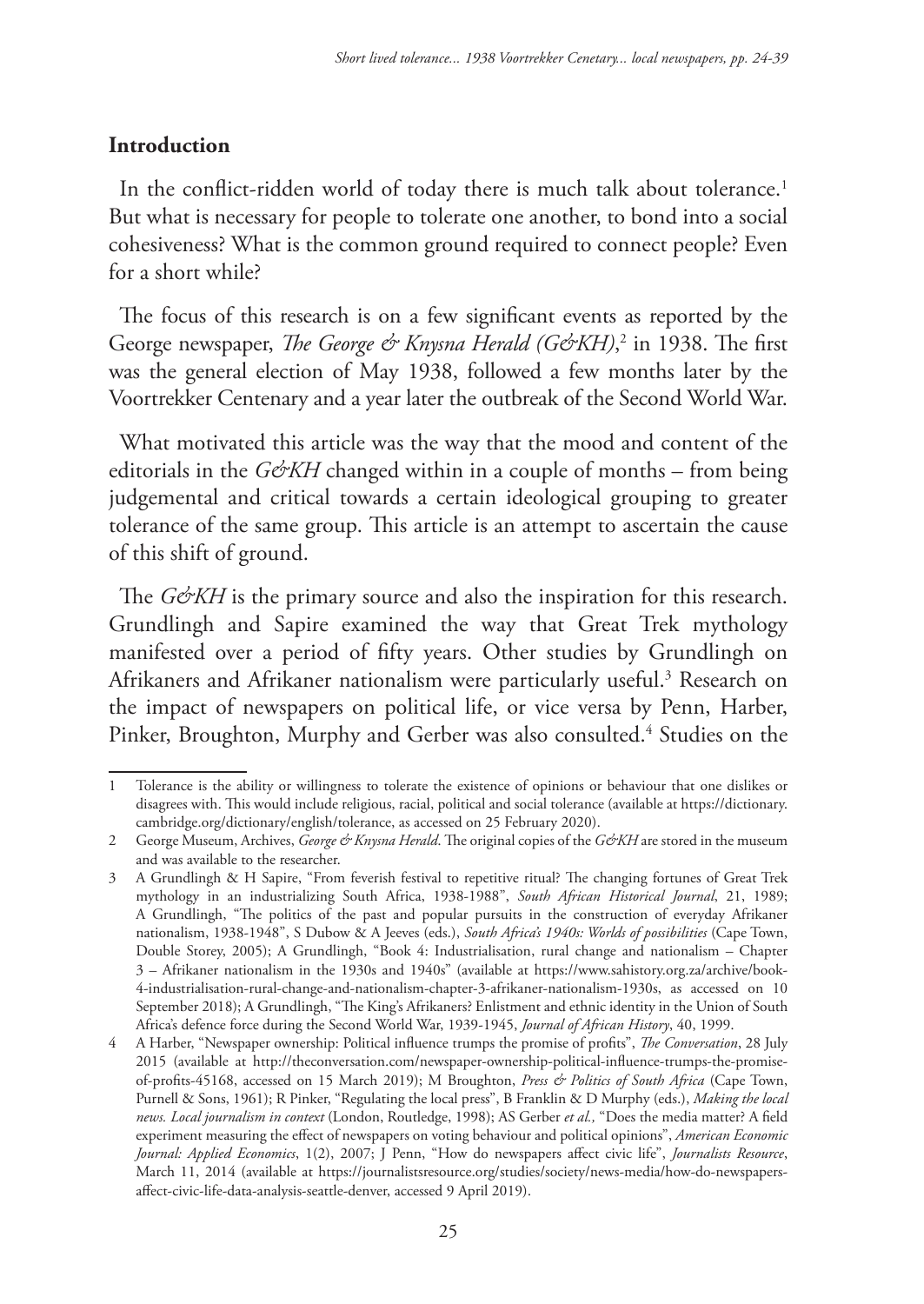Ossewabrandwag conducted by Marx, Furlong and Visser were important to deepen a sense of the context of the times.5 A valuable source of information was Greta Gericke who lived in George for 76 years. She played a huge part in the educational-, sport- and cultural life of George.6 The study by Gericke on the role of religion in George provided more local information.<sup>7</sup>

#### **The town of George, ca 1938**

Despite the majority of the population being Afrikaans speakers, the weekly local newspaper, the *G&KH* under the editorship of Charles Owen Sayers, was published almost exclusively in English.8 In an interview Gericke explains that poverty and a lack of education hampered any initiative to establish a local Afrikaans newspaper.<sup>9</sup>

The *G&KH* was founded in 1881 and in 1883 it was taken over by Arthur John Sayers. In 1923 his son, Charles Owen, the key protagonist in this article, along with Herbert Stanfield Dyer as the publisher, took over the newspaper from his mother. Dyer retired in 1954 and Sayers was sole owner until he sold the paper in 1973. In 1940 Sayers served briefly in the Medical Corps in East- and North Africa.After he was wounded and eventually discharged, he returned to the *G&KH*.<sup>10</sup> It can be safely accepted that the editorials published during the period covered by this research were written by Charles Sayers.<sup>11</sup>

# **The 1938 election**

The first significant event for the purposes of this study was the reporting by the *G&KH* on the 1938 election that took place on 18 May.

<sup>5</sup> C Marx, *Oxwagon Sentinel – Radical Afrikaner nationalism and the history of the Ossewabrandwag* (LIT Verlag, Münster, 2009); C Marx, "The Ossewabrandwag as a mass movement, 1939-1941", *Journal of Southern African Studies*, 20(20), June 1994; PJ Furlong, *Between crown and swastika. The impact of the radical right on the Afrikaner nationalist movement in the fascist era* (Johannesburg, Witwatersrand University Press, 1991); GC Visser, *OB: Traitors or Patriots?* (Macmillan, Johannesburg, 1976).

<sup>6</sup> Interview, G Gericke (retired, George)/L Maritz (researcher), 25 September 2013; I Schoonraad, Greta Gericke se invloed onmeetbaar, *George Herald*, 6 December 2018 (available at https://www.georgeherald.com/News/ Article/General/greta-gericke-se-invloed-onmeetbaar-201812050118, as accessed on 19 February 2020.

<sup>7</sup> G Gericke, "Die invloed van die godsdiensbelewing en geloofslewe van die Afrikaanssprekende in die Georgeomgewing,1920-1940, op sy lewensuitkyk en lewenswyse" (MA University of Stellenbosch, 1999).

<sup>8</sup> The name of the *G&KH* indicates that it was also intended to circulate in the neighbouring town Knysna, which also had many English-speaking residents. Yet there were few articles about Knysna in the newspaper.

<sup>9</sup> Interview, G Gericke (retired, George)/L Maritz (researcher), 25 September 2013.

<sup>10</sup> George Museum Archives, Box: Sayers Family.

<sup>11</sup> Despite a document search in the archives of the George Museum, the researcher was unable to get more information on the *G&KH*. Since the articles were not provided with bylines it was not possible to identify contributing journalists. It is also not known what the weekly print run was.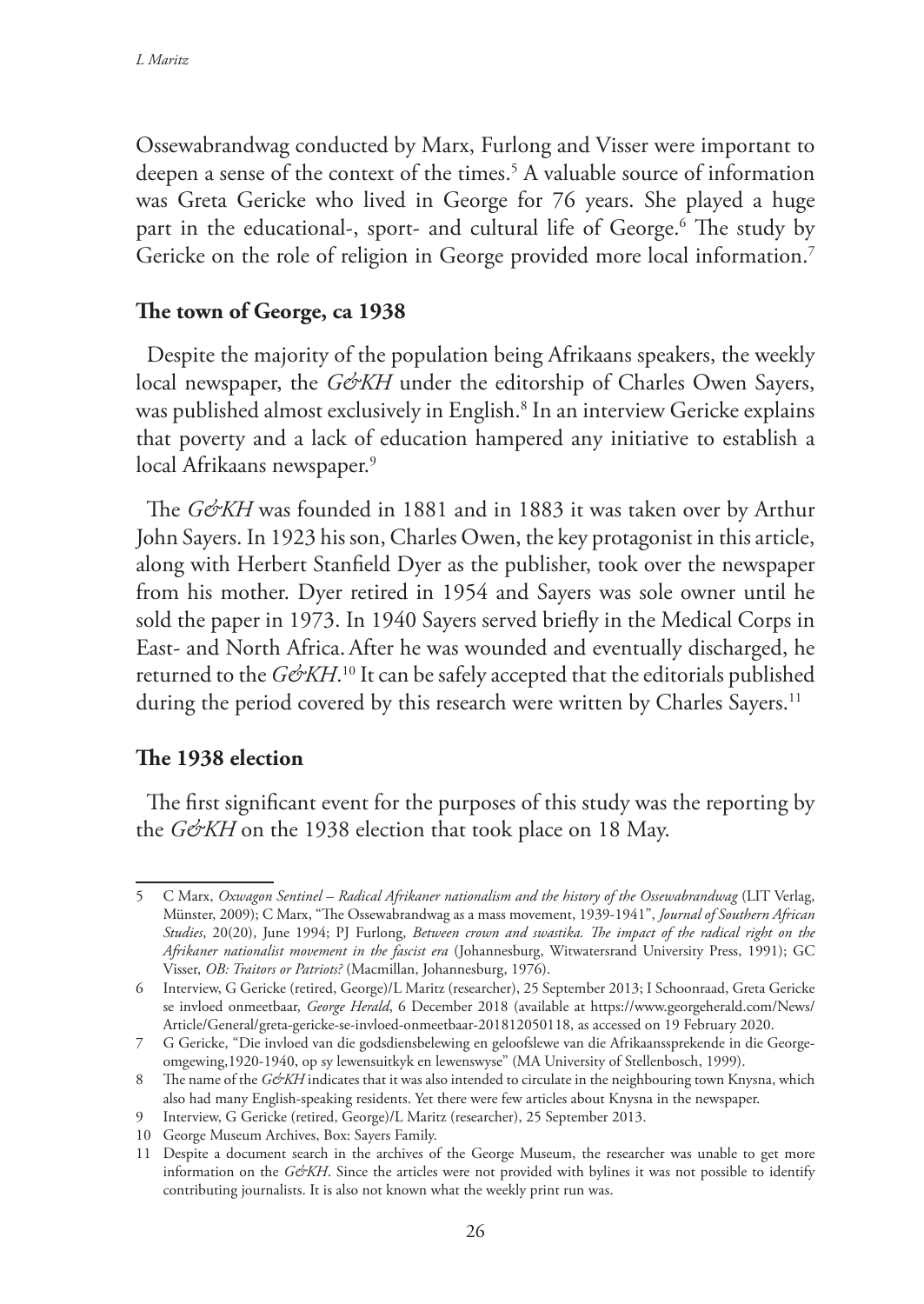The candidates for the general election of 1938 in the George constituency were AJ Werth for the Purified National Party (PNP) and the ex-Brit, Colonel Mitchell-Baker, CBE, DSO, ADC, for the United Party (UP).<sup>12</sup> With his string of orders received for serving the British Empire, Colonel Baker was unmistakably pro-British. The majority of the residents in the George electoral district, mostly Afrikaans speaking, were pro-PNP.

The UP was formed in December 1934 by a merger of Prime Minister General Barry Hertzog's National Party (NP), which was in the majority, with the rival South African Party (SAP) of General Jan Smuts. The UP drew support from different sections of South African society, including English-speakers, Afrikaners and Coloureds. Cooperation between the two language groups was one of the important tenets of the UP. The UP was seen as more liberal than the PNP, but it did not have a clear policy regarding the contentious racial issue and white minority rule. JH Hofmeyer, who according to Hermann Giliomee was "the chief exponent of liberalism in the UP", admitted that the liberal approach could give no guarantees, and said "Whether, in fact it will ensure the white man's position in South Africa, will make South Africa safe for European civilization, who will say?" There were members in the UP who can be described as having a liberal viewpoint. Their views on Afrikaners and Afrikaner identity and their attempts to establish and maintain their own language and culture implied a sort of benign superiority.<sup>13</sup> This tone was reflected in the *G&KH*.

The Cape National Party rejected the idea of fusion proposed by Hertzog and Smuts, and in July 1934 formed the PNP with Dr DF Malan as leader. The PNP was in favour of protecting Afrikaner identity and envisaged an independent republic. Republicanism was one of the main tenets of Afrikaner nationalism as an ideology. In his seminal work, Dunbar Moodie defines Afrikaner nationalism as a civil faith derived from the belief that the Afrikaner people were God's chosen people. The destiny of this people, with their distinct language and culture, would be their own republic, free of the fetters of British rule.14

<sup>12</sup> Anon., "Practical issues in the George constituency", *The George & Knysna Herald*, 18 May, 1938, n.p.

<sup>13</sup> J Leatt, T Kneifel & K Nürnburger (eds.), *Contending ideologies in South Africa* (Cape Town, David Phillip, 1986), p. 57; H Giliomee, *The Afrikaners. Biography of a people* (Cape Town, Tafelberg, 2003), pp. 409 and 447.

<sup>14</sup> DT Moodie, *The rise of Afrikanerdom. Power, apartheid and the Afrikaner civil religion* (Berkeley, University of California Press, 1975).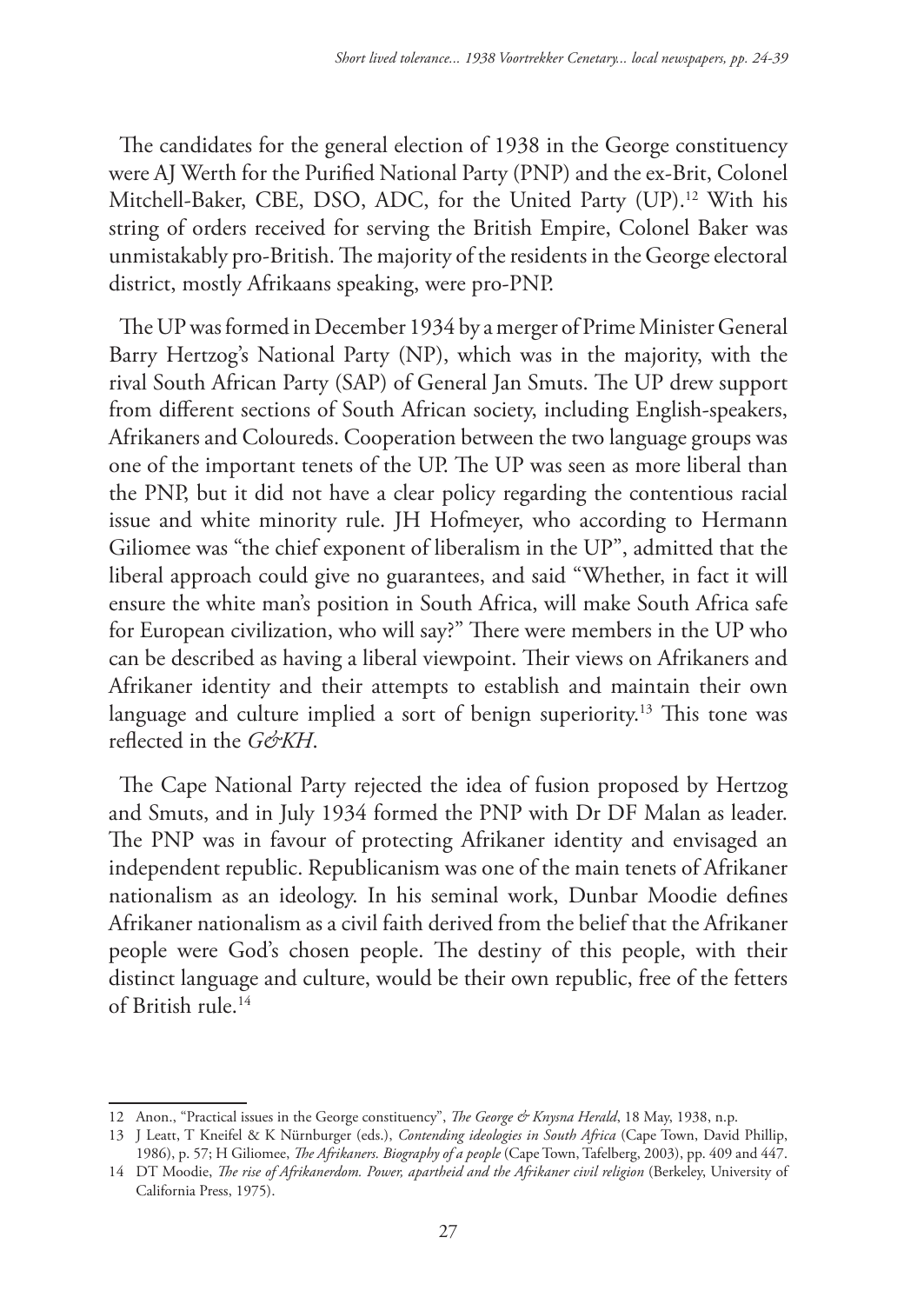These bonds were still highly visible in the 1930s as British capitalist hegemony excluded Afrikaners from political and economic power. Afrikaner businessmen felt curtailed and overwhelmed by the English middle-class.15 Because of their lack of skills, many Afrikaners were forced into manual labour, where they competed with black workers for lowly paid jobs, and as a result many became increasingly impoverished. The farmers felt threatened by the demands for cheap black labour from the industrial sector. Many became migrant farmers, peasant farmers and *bywoners*. In the southern Cape formerly independent woodcutters struggled to make a living. They formed part of the George constituency.16 In this multifaceted society that was the Afrikaner, it was English domination that fuelled Afrikaner nationalism.

The Afrikaner Broederbond (AB), a secret society founded in 1918, tried to unite the multifaceted Afrikaner community – rural people and urban people, rich and poor, political idealists and pragmatists – under the banner of Afrikaner nationalism. The organization aimed to maintain Afrikaner culture, develop an Afrikaner-based economy, and ultimately to gain control of the South African government. During the 1930s the Afrikaner Broederbond created several public front organisations – one of them, the Afrikaanse Taal- en Kultuurvereniging (ATKV), would play an important role in organising the Voortrekker Centenary.17

In the run-up to the general election in George, the editor of *G&KH* openly expressed his disapproval of the pro-republican PNP candidate: "People who know Mr Werth … tell us he is a nice man, but that his politics are all wrong." He is "like a piano out of tune".18 The editor commented "It has been said that the Archangel Gabriel would not stand a chance in the George constituency unless he had a sandwich-board with the word Nationalist back and front…" He added wistfully, "…a great deed has been done by our leaders for this land … putting away old habits of mind, old prejudices and uncharitableness of thought…".19

<sup>15</sup> B Bozzoli, *The political nature of the ruling class. Capital and ideology in South Africa 1890-1933* (London, Routledge & Kegan Paul, 1981), pp. 281-282.

<sup>16</sup> DT Moodie, *The rise of Afrikanerdom...*, p. xvii.

<sup>17</sup> A Grundlingh, "Book 4: Industrialisation, rural change and nationalism – Chapter 3 – Afrikaner nationalism in the 1930s and 1940s" (available at https://www.sahistory.org.za/archive/book-4-industrialisation-rural-changeand-nationalism-chapter-3-afrikaner-nationalism-1930s, as accessed on 10 September 2018); A Grundlingh, "The politics of the past and popular pursuits...", S Dubow & A Jeeves (eds.), *South Africa's 1940s...,* p. 194.

<sup>18</sup> Editorial, "The General election", *The George & Knysna Herald*, 11 May 1938, n.p.

<sup>19</sup> Anon., "Practical issues in the George constituency", *The George & Knysna Herald*, 18 May, 1938, n.p.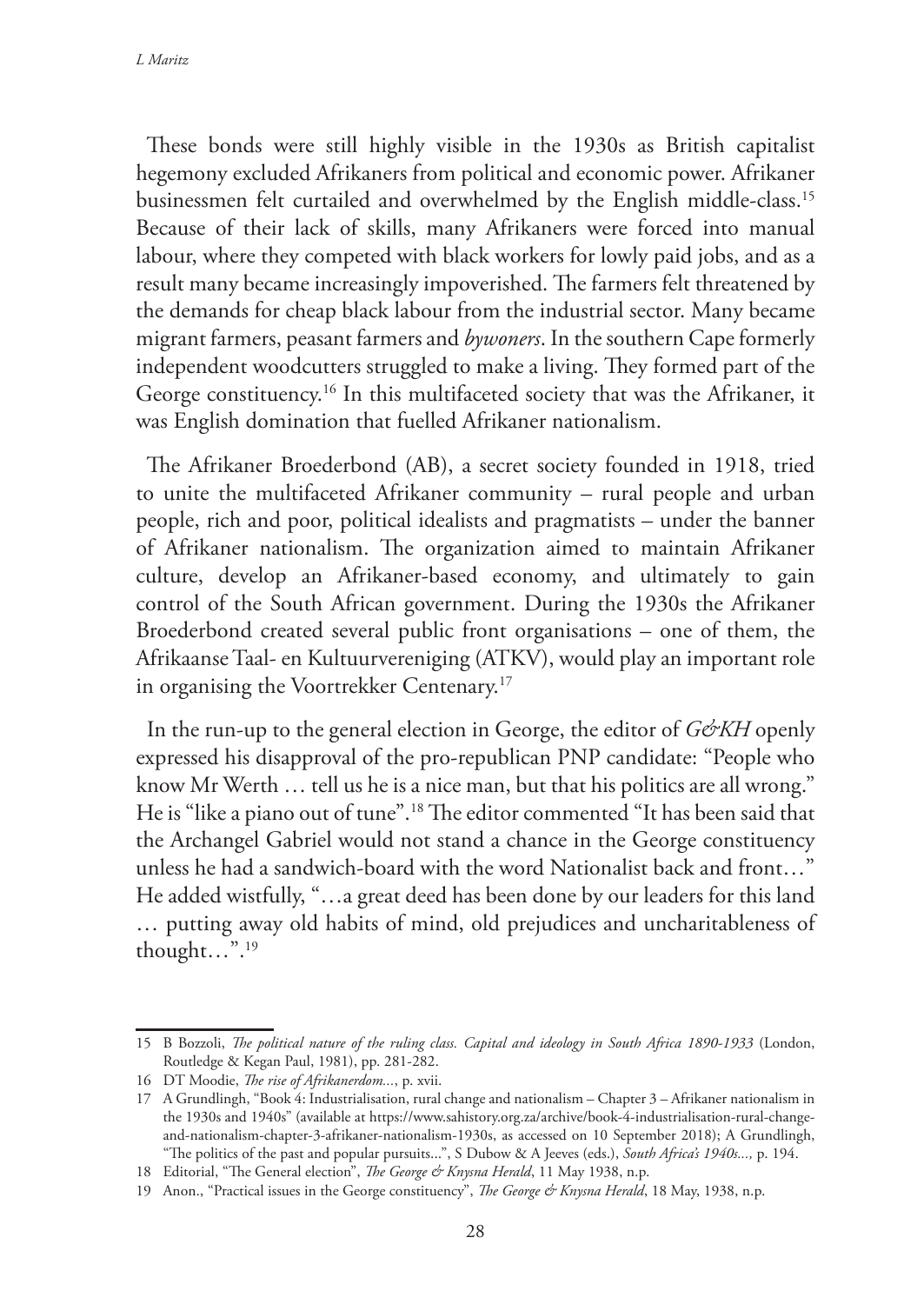But a candidate who was not conversant with Afrikaans did not stand a chance. The result in George was a majority win of 62% for the PNP. A week after the election the *G&KH* analysed the national results. Nationally the UP party had an easy win of 111 seats against the 27 seats of the PNP, which became the main opposition party. The *G&KH* reported that the PNP seats were "located in a belt comprising 18 constituencies with George practically in the centre position". Clearly unhappy with the local results, the *G&KH* refers to the southern PNP constituencies as a "dark belt" with "unhappy folk who wander in a circle and a make a desert of their lives. They are afflicted with their own limitation, hindered by their own isolation." The paper despaired at the lack of "mental culture" along this belt. It pointed out that in the rest of the country there is "racial cooperation and mutual friendship in the cause of national welfare", but for this group the paper noted "a symptom of the decline of critical faculties, the Dead Sea sickness of ideas which have outlived their value still running in the veins." The paper refers to the PNP leaders as people whom "the Bible refers to … as blind leaders of the blind." The paper concludes that there should be change, and is not sure what is needed, "patience or a charge of symbolic dynamite".20 Mitchell-Baker was nevertheless elected as mayor of George. This was undoubtedly because of the support of the English-speaking business community.

The editor did not disguise his opinion on the results. The allusions to "limitation" and "isolation" suggest that he thought that the PNP voters were behind the times – conservative. This was indeed strongly critical and judgmental reporting. It was indeed the case that 17 of the 20 seats won by the PNP were in areas of comparative economic deprivation – the areas classified by the Carnegie Commission as "very poor".21

However, a few months later the same editor's reaction when the ox wagons of the Voortrekker Centenary passed through the town was surprising.

#### **The Voortrekker Centenary**

In 1938, fuelled by nationalist and republican sentiments, HJ Klopper, founding member of the Afrikaner Broederbond, who was then the chairperson of the ATKV, organised the centenary celebration of the Great Trek. A symbolic trek would start in Cape Town and would culminate in the

<sup>20</sup> Editorial, "The stronghold of the Malanites", *The George & Knysna Herald*, 25 May 1938, n.p.

<sup>21</sup> NM Stultz, *Afrikaner politics in South Africa, 1934-1948* (Berkeley, University of California Press, 1974), p. 57.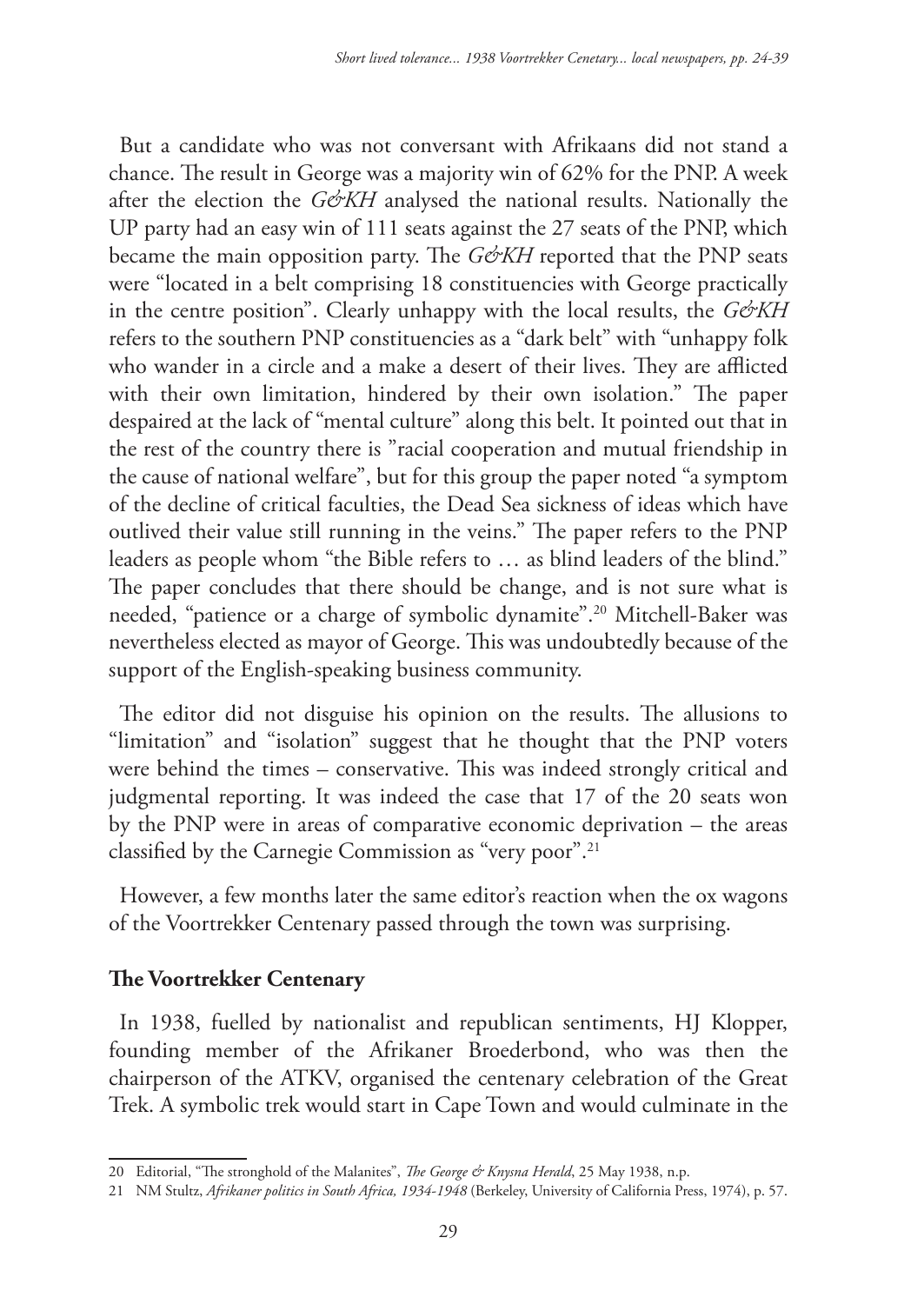laying of the foundation stone of the Voortrekker Monument near Pretoria on 16 December 1938. That day would commemorate the Battle of Blood River that took place on 16 December 1838 during which the Voortrekker pioneers, against overwhelming odds, defeated the army of the Zulu people. This victory was attributed to the hand of God and the day was later celebrated on 16 December as the Day of the Covenant.<sup>22</sup>

On 8 August 1938 the wagons started their journey northwards from the statue of Jan van Riebeeck in Cape Town. From the beginning the wagons received massive support and the symbolic trek gained a momentum of its own. More wagons were added so that eventually nine wagons crossed South Africa and almost all towns were visited.<sup>23</sup> If the intention was to mobilise Afrikaner nationalist sentiment, this succeeded beyond the organisers' wildest expectations.

By the time the two wagons reached George, enthusiasm for the event had reached feverish proportions. The reception was so overwhelming that Mrs Tibbie Steyn, the widow of President Steyn, who was on one of the wagons, later wrote, "We received the most powerful and largest reception since our departure from Cape Town. Amidst astonishing enthusiasm we were followed by a two-mile long procession." A commando of 100 men, about 3,000 schoolchildren, almost 50 ox wagons filled with young women in Voortrekker dress moved along the main streets of George, which were lined with spectators. 24

The *G&KH* reported that the George Chamber of Commerce, which consisted mostly of English and Jewish businessmen, had unanimously decided that all shops would close at 1 p.m. on the afternoon of 1 September 1938, when the ox wagons were due to arrive in town. The reason was that "all employees were sympathetic towards the movement and so they should meet them in every way". There was a request that, "The commercial community should show appreciation of the Voortrekkers and should participate in the erection of the monument". It was noted for the agenda that as "the Voortrekkers had opened this country for civilization, they should show a whole-hearted gesture by closing at 1 p.m."<sup>25</sup> The editor of the *G&KH* reported this decision

<sup>22</sup> H Giliomee, *The Afrikaners. Biography of a people*, pp. 432-433.

<sup>23</sup> C Marx, *Oxwagon Sentinel...*, p. 271.

<sup>24</sup> D Mostert (ed), *Gedenkboek van die ossewaens op die pad van Suid-Afrika, Eeufees: 1838-1938* (Kaapstad, Nasionale Pers Bpk, 1940), pp. 204-205.

<sup>25</sup> Anon., "George shops to close tomorrow", *The George & Knysna Herald*, 31 August 1938 n.p.; G Gericke, "Die invloed van die godsdiensbelewing...", p. 42.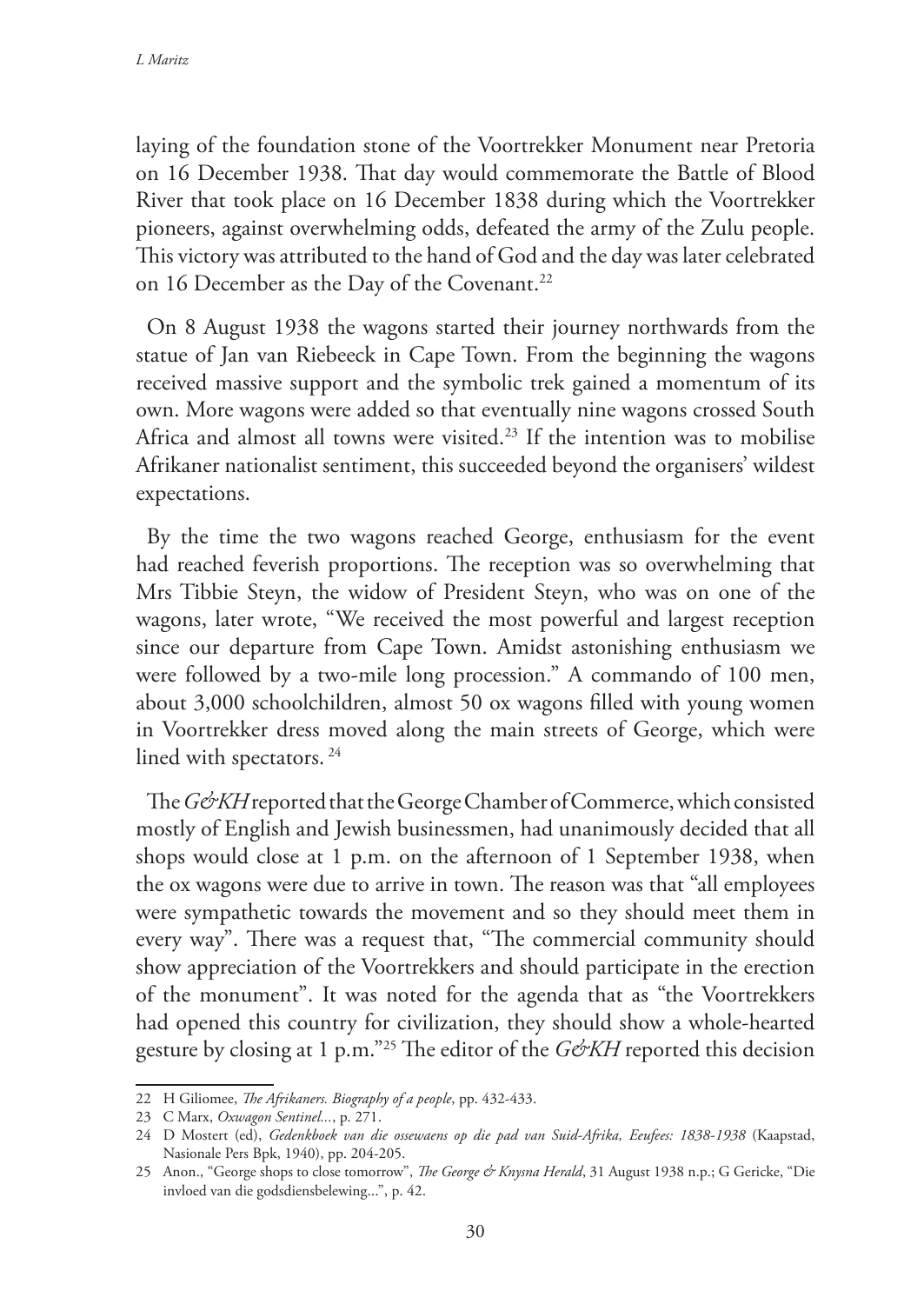without any comment.

The *G&KH*, despite its former anti-republican sentiments, reported extensively on the event. Full coverage was given on the front page and continued with double-page spreads inside. Sketches and pictures, which were exceptional for the *G&KH*, illustrated the articles. It is obvious that the shift in the attitude of the editor was radical. Whereas the reporting prior and after the election of 1938 was blatantly anti-Afrikaner nationalism and anti-republican, the articles on the Voortrekker Centenary and the visit of the ox wagons to George, was without negativity or sarcasm. The researcher will attempt to find rationalisation for this sudden change in viewpoint later in this article.

That afternoon the wagons were welcomed by the reverends JS Klopper and GJ Lötter at the Dutch Reformed Church and a crowd of 3,000 people. Sermons, the baptism of three babies, the exchanging of gifts and speeches were part of the programme.<sup>26</sup>

Towards evening a huge crowd of about 8,000 people gathered at the show grounds to attend a function that was organised by the municipality. Despite being under the mayorship of the very pro-British colonel Mitchell-Baker, the municipality did not only plan the entire event, but also donated 20 sheep to the underprivileged for the barbeque that night. Despite the huge gathering the paper reported that "The function was vested with an atmosphere of religion". A choir in Voortrekker dress sang hymns and the Rev. Lötter said a prayer of gratitude for the power given to the Voortrekkers to make sacrifices and gain victories. In a long rousing speech JJ Muller compared the road of hardship and sacrifice of the Trekkers to the path of today's Afrikaners and he warned against straying from the path of pure Afrikanerdom. The *G&KH* reported, "Figuratively speaking, South Africa was still on the Trekpad, seeking that for which the Great Trek stood. It must cling to the religion of its ancestors, be true Afrikaners, help each other on the Trekpad, and persevere. The 1938 wagon had not seen the attainment yet of the Trekkers' fight, complete independence culturally and politically. Therefore, a call was made to the Afrikaner to treasure the heritage of his forefathers." This was followed by a school choir that sang songs that celebrated the two Boer Republics. As grand finale to the evening's event, a staged attack of Zulus on the laager at Blood River was represented. "In waves the impis attacked, to be beaten off

<sup>26</sup> Anon., "The Voortrekker Wagon at George", *The George & Knysna Herald,* 7 September 1938, n.p.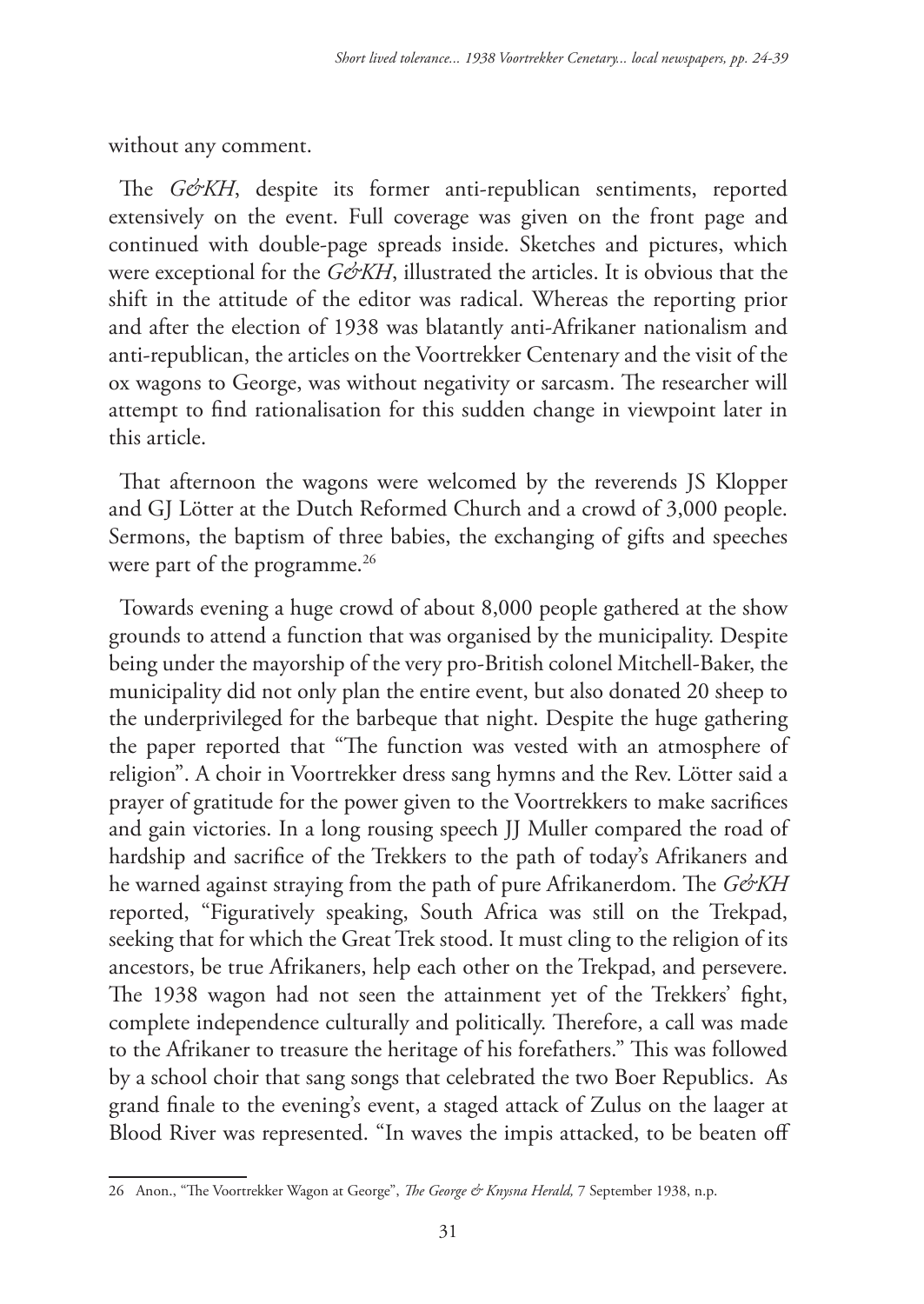by the Voortrekkers, who finally signified their gratitude in the singing of a hymn". $27$ 

The wagons were intended to celebrate Afrikaner heroism, confirm their religion and give hope to the poor and discouraged.28 On 1 September 1938 this all played out in George and was duly reported by the *G&KH*, without any criticism.

#### **The Second World War and the voice of Georgians**

A year later, in September 1939, World War II broke out in Europe. Although South Africa was a sovereign state, it was part of the British Commonwealth, but could decide whether it wanted to enter the war or not. Hertzog, then Prime Minister, supported neutrality and stated that Britain and France had brought the war on themselves by imposing the humiliating Treaty of Versailles on Germany. He also feared that entry into the war would damage the trust between the two white communities. Malan supported Hertzog and emphasized that South Africa would be a country of slaves if they were dragged into every war Britain entered. Smuts, on the other hand, accused Hertzog of being pro-German and anti-British, and adamantly stated that the Union should not stay neutral, as the future of Western civilization, even the human race was at stake. He believed that South Africa had to help stop Germany's further invasion of the European countries. Hertzog's neutrality motion was defeated by 80 votes to 67; he resigned and Smuts became Prime Minister. On 6 September 1939 South Africa joined Britain and the other Commonwealth nations in declaring itself to be in a state of war with Germany. A few months later, on 29 January 1940, Hertzog and Malan formed the Reunited National Party (RNP).<sup>29</sup>

Smuts' entry into "Britain's War" opened up deep divisions amongst South Africans. According to Giliomee, this was a watershed in white politics. The polarisation brought about by the war was drawn along language lines. The English-speaking whites in general considered it to be their duty to assist the Allied forces. Afrikaners, however, did not boycott the war effort as a group. By the end of 1939, 137,000 white men had volunteered to fight, the majority of whom were Afrikaners. Afrikaners did not join out of a sense of

<sup>27</sup> Anon., "The Voortrekker Wagon at George", *The George & Knysna Herald*, 7 September 1938, n.p.

<sup>28</sup> A Grundlingh & H Sapire, "From feverish festival to repetitive ritual...", *South African Historical Journal*, 21, 1989, p. 23.

<sup>29</sup> H Giliomee, *The Afrikaners. Biography of a people*, p. 440;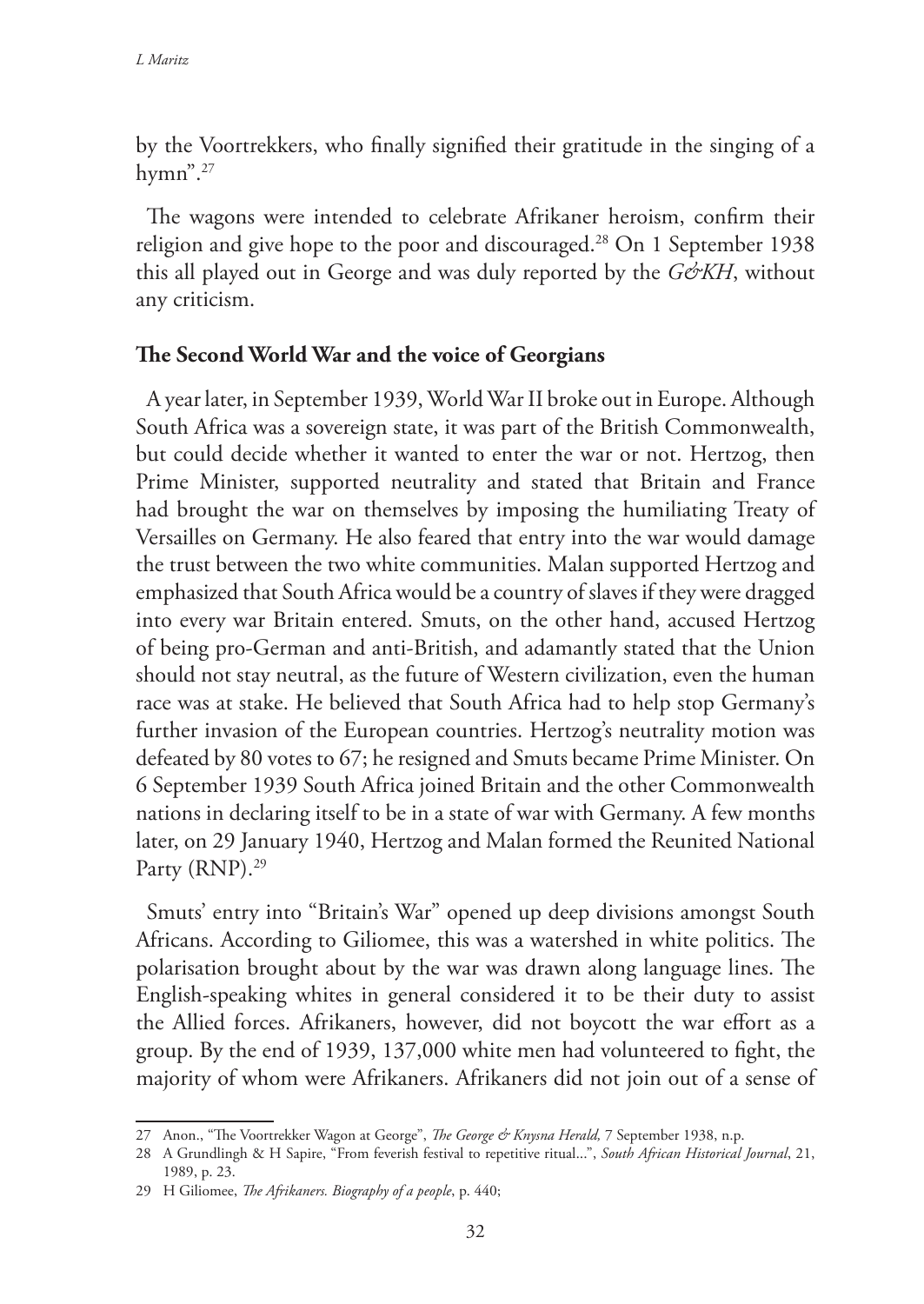idealism, but pay and potential adventure attracted those from impoverished backgrounds.<sup>30</sup>

On 13 September 1939, a week after the government had declared war against Germany, "George" penned an urgent request to Georgians in the *G&KH*. He acknowledged the fact that as an RNP stronghold a huge number of people supported neutrality. But he begged for "calm heads and serious minds" to avoid a division of opinion that would destroy the "harmonious unity" of the town. He also cautioned that frantic stockpiling of goods led to shortages and price increases.<sup>31</sup>

But despite the urge for harmony, the *G&KH* was openly in support of the Smuts government's war policy. Its support of the war effort was defiant in the light of the town as an RNP stronghold. During the first months of the war there were numerous articles in the paper on Hertzog's weaknesses: "General Hertzog has never been blessed with the gift of clear thinking: time and again he has 'loved to choose his path'" and "One might say his [Hertzog's] mind was too slow for the present day, that he was hampered by the burden of past history".32 When on 22 June 1940, 9,800 women protested in Pretoria against the war, the *G&KH* questioned their reasoning and appealed to South Africans to think of what the outcome would be before submitting more such petitions.<sup>33</sup> On 6 July 1940, 3,000 people gathered on the showground in George to protest against Britain's war against Germany and Italy. The speeches were reported verbatim, without any comment, but a headline "Republican propaganda" suggested where the sympathy of the paper lay.34

This contrasted sharply with pro-Smuts and pro-government columns, where no negativity about the government's war policy is evident and readers were urged to support the war effort. Headlines such as "An appeal to back the Oubaas" and captions that refer to Smuts as "our leader and father" conveyed this sympathy.35 The South African Mayors' Fund was an initiative of the mayor of Johannesburg for municipalities to raise money that would be submitted to the British government for its war effort and also to assist South

<sup>30</sup> H Giliomee, *The Afrikaners. Biography of a people*, p. 440; N Roos, "The second world war, the army education scheme and the 'discipline' of the white poor in South Africa", *History of Education*, 32(6), 2003, p. 650.

<sup>31</sup> Anon., "Talk at the Parish Pump, in which 'George' pleads for calm heads and serious minds", *George and Knysna Herald*, September 12 1939, n.p.

<sup>32</sup> Anon., "Making history in South Africa", *George and Knysna Herald*, September 27 1939, n.p.; "The lost leader", *George and Knysna Herald*, November 8, 1939, n.p.

<sup>33</sup> Anon., "The cry for peace", George *and Knysna Herald*, 3 July 1940, n.p.

<sup>34</sup> Anon., "Mass meeting protests against war", *George and Knysna Herald*, July 10 1940, n.p.

<sup>35</sup> Anon., "An appeal to back up the Oubaas", *George and Knysna Herald*, November 13, 1942, n.p.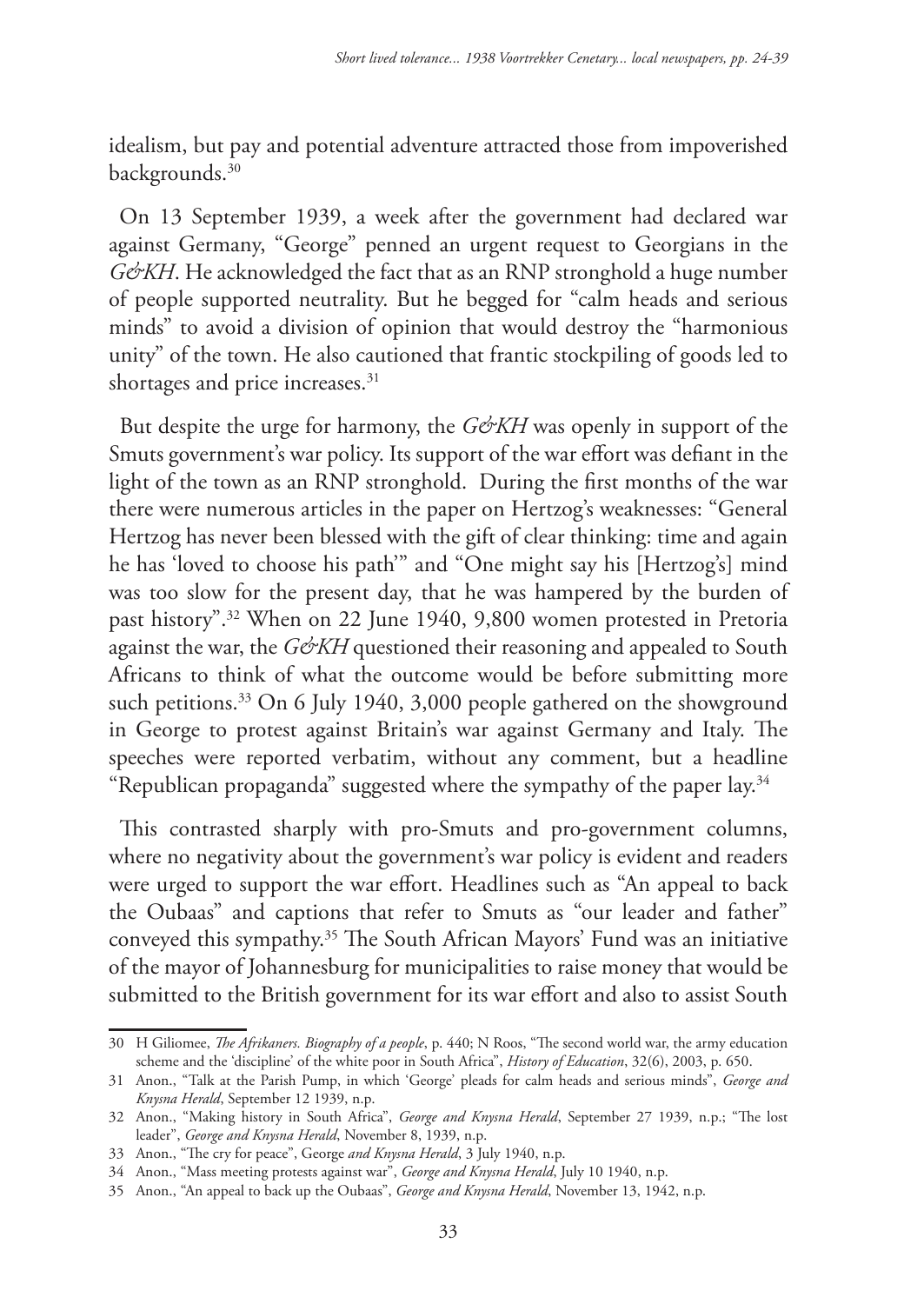Africans who had served, or were serving and their dependants. This initiative was enthusiastically supported from the start by the *G&KH*. Contributions and fundraisers for the fund received prominent weekly coverage.<sup>36</sup>

### **The Ossewabrandwag (Oxwagon Sentinel)**<sup>37</sup>

Riding on the fever of the Voortrekker Centenary and a fanatical revival of Afrikaner nationalism, the Ossewabrandwag (OB) was established in February 1939. Advocating Afrikaner unity (volkseenheid) and the establishment of a republic, the movement quickly gained a membership of 300,000.<sup>38</sup>

The OB soon became much more than a cultural organisation, which had been its original mandate. Under Commandant-General Hans van Rensburg it became more militant. The South African government's decision to side with the Allied Forces against Germany was fiercely rejected by the OB. Members of the OB refused to enlist in the South African forces and sometimes harassed servicemen in uniform. The Stormjaers [Stormtroopers], a paramilitary wing of the OB, sabotaged electric power lines, railroads, and telephone- and telegraph lines.<sup>39</sup>

Greta Gericke mentioned that in George most of the young Afrikaner men in the town and district joined the OB. She attributed the popularity of the OB to the fact that the Afrikaners' self-worth was emphasized and that a republic was envisaged. Her husband and many of their friends were members. The meetings were compulsory and filled the Dutch Reformed Church Hall to capacity. She was emphatic that the Georgians were not militant, but was nevertheless always fearful that her husband would be "taken away", by authorities.<sup>40</sup> This contradictory comment of Gericke implies that the Georgian OB members were not as passive as she suggested.

The government tried to force the OB into a more moderate position by arresting and interning the leadership.<sup>41</sup> Their militant stance was unacceptable for most Afrikaners, and in 1942 Malan ordered the RNP to break with the OB, saying that the OB, which he called gangsters, hoped to achieve the

<sup>36</sup> Anon., "The mayor's million pound national fund", *George and Knysna Herald*, October 4 1939, n.p.

<sup>37</sup> The OB needs mentioning in this article since we know from interviews and reporting in the *G&KH* that many Afrikaners in George were members.

<sup>38</sup> C Marx, "The Ossewabrandwag as a mass movement...", *Journal of Southern African Studies*, 20(20), 1994, pp. 196-198.

<sup>39</sup> PJ Furlong, *Between crown and swastika…,* pp. 138-140.

<sup>40</sup> Interview, G Gericke (retired, George)/L Maritz (researcher), 25 September 2013.

<sup>41</sup> C Marx, *Oxwagon Sentinel…,* pp. 350 and 376.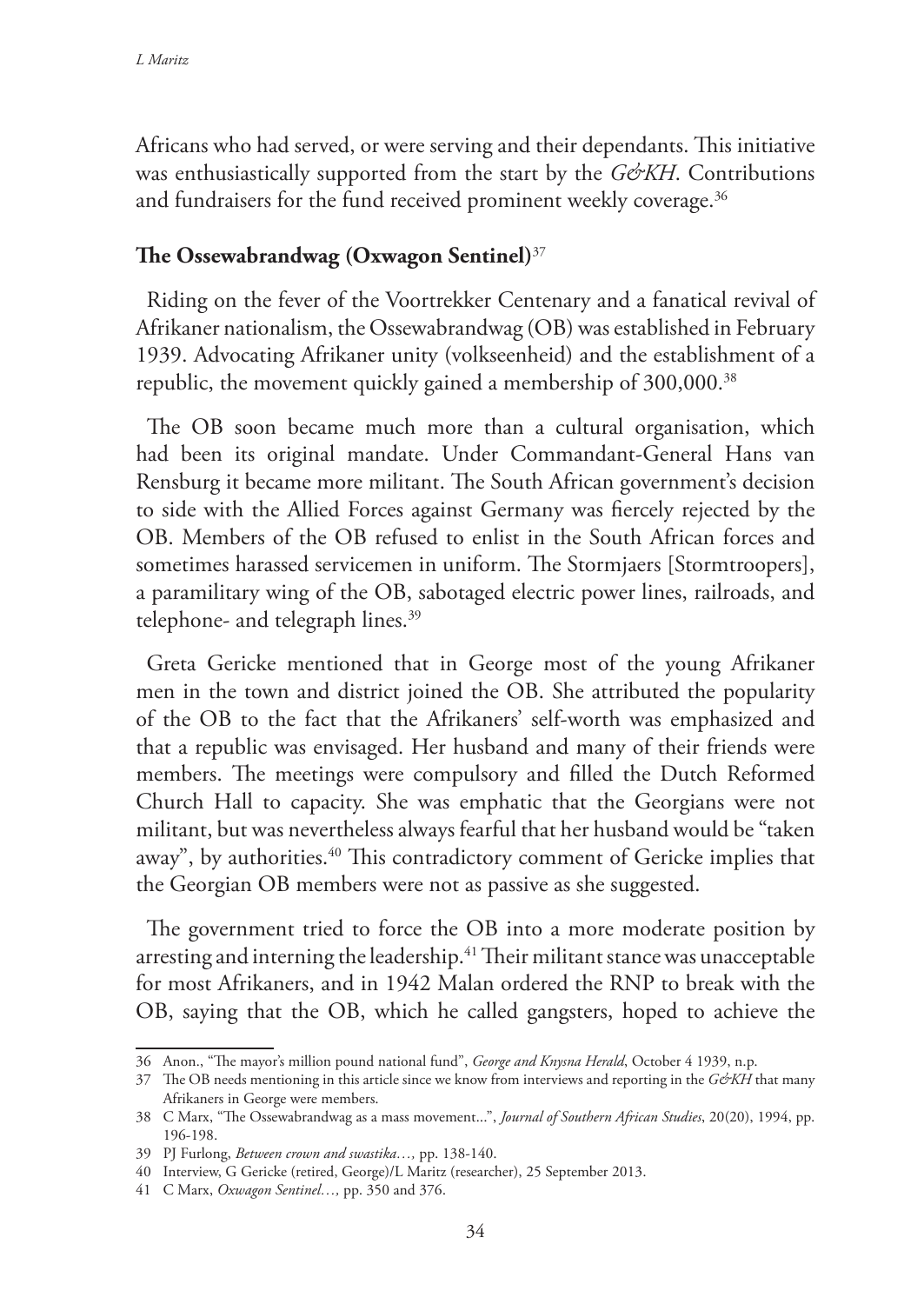salvation of Afrikanerdom by creating confusion.<sup>42</sup> These sentiments were shared by some Afrikaner men in George. Phillip Stander, who was a young man in 1940, when interviewed later in his life, said that at the time there were in George the English, the Nazis (referring to the OB), the UP and us (referring to the Reunited National Party).<sup>43</sup>

The *G&KH* reported in October 1942 that a teacher at Outeniqua High School in George had been arrested and sent away for internment.<sup>44</sup> A few months later another five young men from George were sent to Koffiefontein for internment.45 In nearby Blanco about 700 sympathisers met in the tiny hall and many more outside. With rousing speeches and Nazi-style salutes, the crowd was swept up. Smuts was accused of intimidation of OB supporters by interning them, while Malan and the RNP were accused of sowing distrust, making empty promises of a future republic and trying to break up Afrikaner unity.<sup>46</sup> Although the OB blamed their opponents for causing discord, their right wing militant ideology drove a conservative wedge between the anti-war and republican-minded section of the Afrikaner, thus causing yet another division.<sup>47</sup>

The *G&KH* was strangely unresponsive towards the OB. During the entire period only three articles appeared in the paper. Staunchly pro-war and pro-Smuts, the paper ignored this movement. Perhaps it feared the militancy of the fiery OB members, although this was denied by Greta Gericke during her interview.

# **Why did the** *G&KH* **change its political viewpoint?**

It is apparent that the political viewpoint of the editorials of the *G&KH* changed from its reporting on the election of 1938 to the Voortrekker Centenary, only to double back on the South African government's war policy. From being intolerant towards, and even derogatory about, the policies of the PNP, which was the majority party in the George constituency, it became supportive of and sympathetic to the sentiments behind the Voortrekker Centenary, but then soon after backed the government's support of the Allied war effort. It seems indeed that the editor was able for a short time to suppress

<sup>42</sup> GC Visser, *OB: Traitors or Patriots?,* pp. 105-106.

<sup>43</sup> Interview, PM Stander (retired, George)/L Maritz (researcher), 4 April 2009.

<sup>44</sup> Anon., "Teacher interned", *The George & Knysna Herald*, October 23 1942, n.p.

<sup>45</sup> Anon., "Interned", *The George & Knysna Herald*, January 22 1943, n.p.

<sup>46</sup> Anon., "Ossewa's attitude to the election", *The George & Knysna Herald,* June 25 1943, n.p.

<sup>47</sup> GC Visser, *OB: Traitors or Patriots?*, p. 209.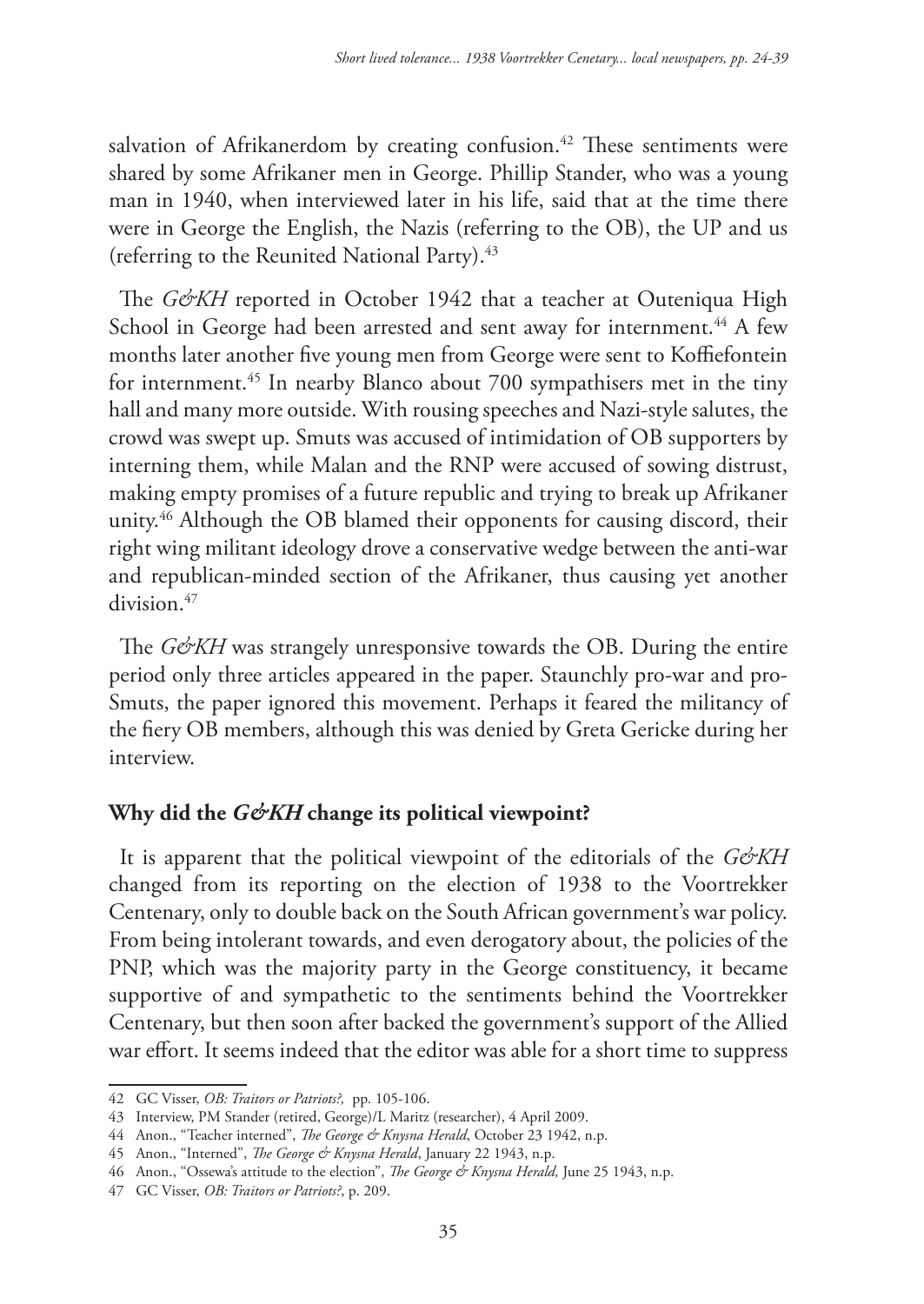his own prejudices, his previous criticism of Afrikaner nationalists and his scathing comments. What caused these reversals of opinion?

According to Oosthuizen, the primary function of newspapers is to keep their readers informed about the world that they live in. At the same time the newspaper would serve as a window through which a society can be viewed.<sup>48</sup> By studying the editorials and articles that are relevant to this research, it is obvious that the *G&KH* did not only report on the local candidates, but also commented on the larger political arena.<sup>49</sup>

The second important function of a newspaper is to influence and comment.50 Newspapers have a huge impact on society in particular and the world as a whole. It has been argued that a local newspaper can control the consciousness of its readers, form opinions and exert ideological control.<sup>51</sup> Harber points out that newspaper owners and/or editors can exert a political

influence and manipulate governments and regulators.<sup>52</sup> There is conclusive evidence that even a short exposure to a newspaper's political attitudes can influence voting behaviour, increase voter turnout, and have an impact on some public opinion. This is even more so in the case of a local newspaper, as a recent survey indicated that 39% of the respondents said that they trusted what they read in their local newspaper, compared to 8% who believed the national dailies.53 It is acknowledged that a newspaper would have its own agenda and that editorials can reveal the bias of the editor. Although the political bias of the news source has an impact on voter behaviour, it is also true that if individuals perceive the newspaper to be more neutral, they may be more likely to be influenced by the reporting. In the long run, newspapers that pursue long-term goals, like supporting the more liberal ticket in the case of the *G&KH*, are the ones that survive.<sup>54</sup> Apart from strongly revealing

<sup>48</sup> C Faure, "Introduction to the print media", LM Oosthuizen (ed.), *Introduction to communication, course book 5, Journalism, press and radio studies* (Cape Town, Juta, 1996), p. 22.

<sup>49</sup> Editorial, "The general election", *The George & Knysna Herald,* May 11, 1938, n.p.; "Practical issues in the George constituency", *The George & Knysna Herald*, May 11 1938, n.p.; Editorial, "The election of a new parliament", *The George & Knysna Herald,* May 18, 1938, n.p..

<sup>50</sup> C Faure, "Introduction to the print media", LM Oosthuizen (ed.), *Introduction to communication...*, p. 22.

<sup>51</sup> J Penn, "How do newspapers affect civic life", *Journalists Resource*, March 11, 2014 (available at https:// journalistsresource.org/studies/society/news-media/how-do-newspapers-affect-civic-life-data-analysis-seattledenver, accessed 9 April 2019).

<sup>52</sup> A Harber, "Newspaper ownership: Political influence trumps the promise of profits", *The Conversation*, 28 July 2015 (available at http://theconversation.com/newspaper-ownership-political-influence-trumps-the-promiseof-profits-45168, accessed on 15 March 2019).

<sup>53</sup> R Pinker, "Regulating the local press", B Franklin & D Murphy (eds.), *Making the local news...*, p. 262.

<sup>54</sup> AS Gerber *et al.,* "Does the media matter?...", *American Economic Journal: Applied Economics*, 1(2), 2007, pp. 35-52.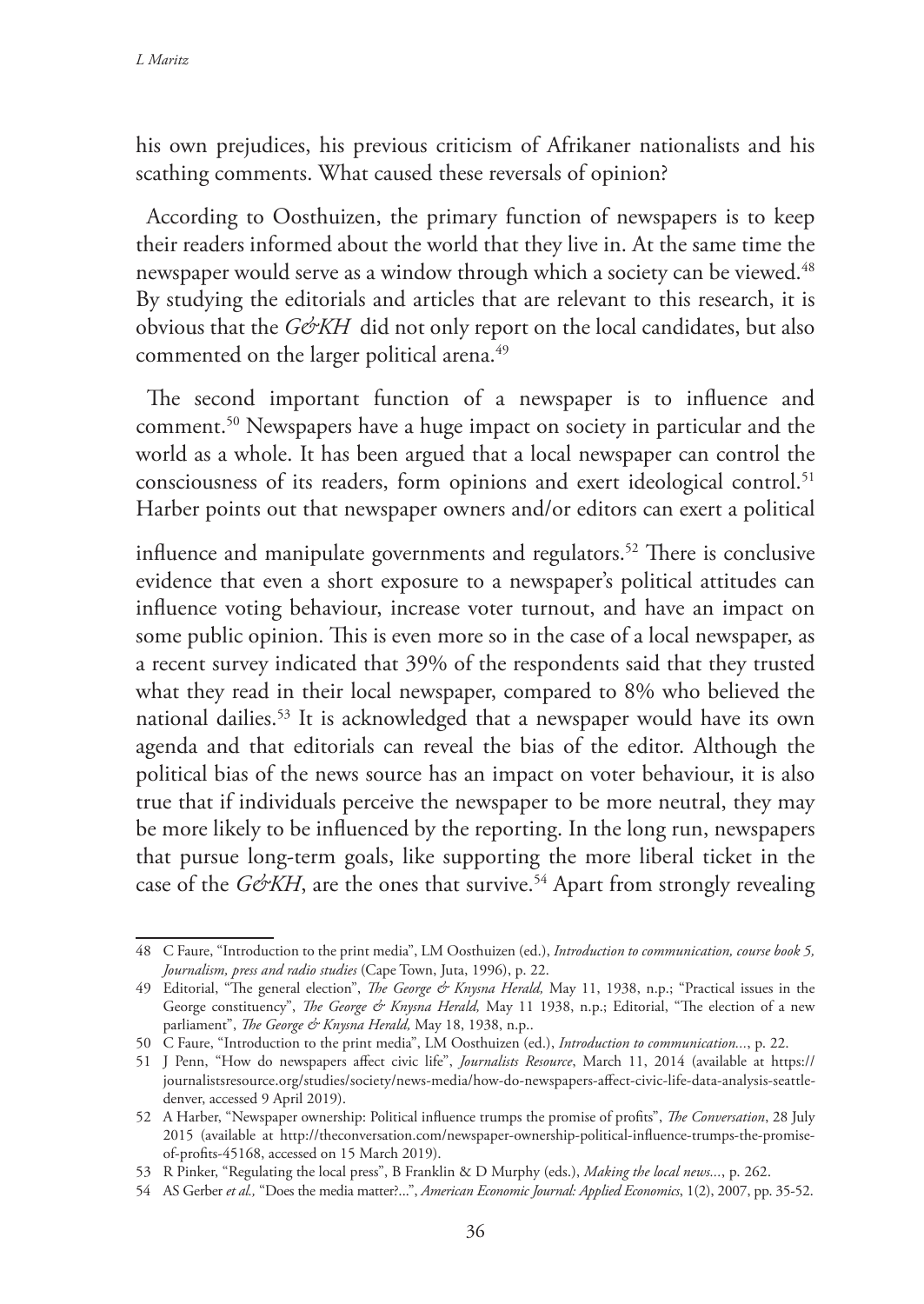its political party and favoured candidate, the *G&KH* also castigated and ridiculed the PNP's policy and candidates and urged its readers to go out and vote for the UP.55

The editor is paramount in fulfilling the abovementioned functions. Broughton argues that the role of an editor is that of a functionary: "...the editor is the man who is socially, morally, ethically and legally responsible to the public and the law for the conduct, standards and policy of the newspaper under his charge." Broughton further distinguishes between two types of editors: the ones who stand firm in their opinions and principles, and those who are affected by every influence: "They become gloomy with the clouds and bright with the sunshine and some even to be affected by the moon." The ideal would be to combine both, "plasticity in news [and] firmness in principle".56 Measuring Sayers against these criteria, it is possible that he was the ideal editor. He did show the capacity to be swayed by the fever of the Voortrekker Centenary, but eventually stood firmly by his political beliefs.

According to Weissberg, "Tolerance is putting up with the disliked", but he adds that "political tolerance can coexist with overwhelming personal intolerance".57 What led this editor to temporarily change his own opinions and to demonstrate tolerance?

Was it the euphoria of the Voortrekker centenary? Not only ordinary Afrikaners, but other South Africans countrywide were swept up in the celebration of the Christian-National mythology and rituals that accompanied the festivities.<sup>58</sup> Could this excitement have swayed the *G&KH* momentarily from its anti-nationalist stance to express compassion with the Afrikaner cause? Tied with these points is the view that a newspaper must not only be guided by the preferences of its readers, but must also guide the readers: "We need to provoke them, we need sometimes to make them angry, sometimes make them cheer with the us...".<sup>59</sup> The readers of the *G&KH* were in fact mostly English speakers. From the newspaper's reporting we learn that the citizens of George, the business community, the city council, etc., were caught up in

<sup>55</sup> Anon., "United Party supporters urged to vote", *The George & Knysna Herald,* May 18, 1938, n.p. For more examples see section on the election of 1938.

<sup>56</sup> M Broughton, *Press & Politics of South Africa*, pp. 76-77.

<sup>57</sup> R Weissberg, *Political tolerance. Balancing community and diversity* (Thousand Oaks, Sage Publication, 1998), pp. 90-91, 221.

<sup>58</sup> DT Moodie, *The rise of Afrikanerdom*..., pp. xvii-xviii.

<sup>59</sup> F Nel, *Writing for the media in South Africa* (Halfway House, International Thomson Publishing Southern African, 1998), p. 19.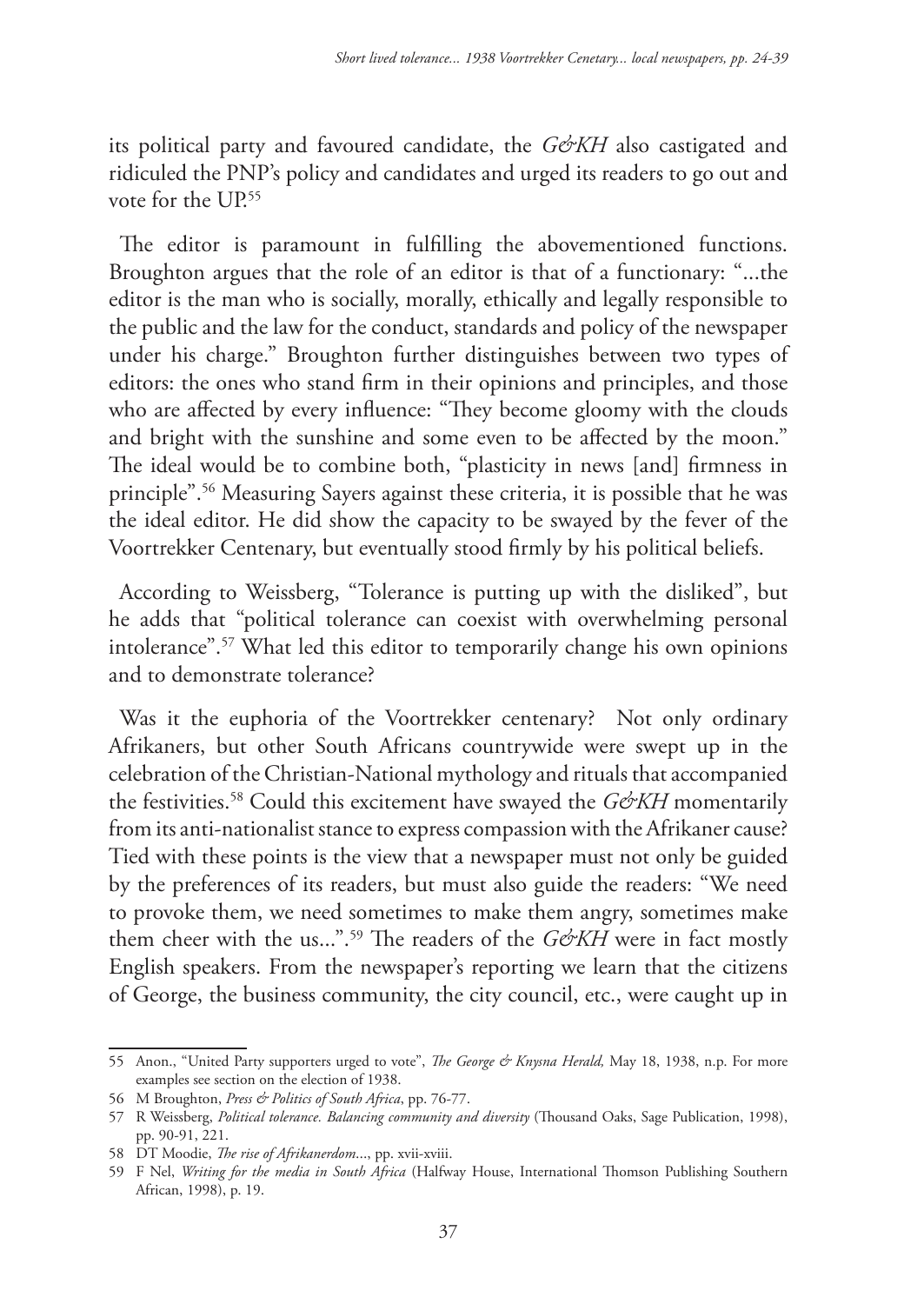the fever… Was the editor perhaps himself caught up in the romance of the celebrations? Voortrekker dress, ox wagons, campfires and songs could have swayed the former critic of Afrikaner nationalism and induced him to sweep his readers along on the wave of enthusiasm.

Religion and a providential view of history played a fundamental role in the festivities. The Voortrekker Centenary was a celebration of the sacred history of the Afrikaner nation as guided by the hand of God. The *G&KH* often made use of biblical metaphors in its criticism of the RNP. Can it be that the religious overtones of the Voortrekker Centenary were a commonality and struck an empathetic chord with the editor?

The *G&KH* was open in its support of the more 'liberal' UP. Since many UP supporters claimed that they held more progressive views, this would have tied in with one of the main tenets of liberalism, namely tolerance. Liberalism was manifested in various forms in the 1930s. According to Bozzoli, liberalism gained increasing prominence in South Africa between the two world wars. She suggests that this was the result of an absence of a national spirit at the time that can be attributed to parochialism and individualism.60 Yet Bozzoli's view is questionable. Did she take the surge of Afrikaner nationalism into account? There were liberals who aligned with the new discipline of social anthropology, which recognised the needs of racial and cultural communities.<sup>61</sup> Grundlingh and Sapire suggest that the ideology of a united white nation, South Africanism, was adopted in the 1930s by state and capitalist formations.<sup>62</sup> In the period before the Voortrekker Centenary, the editor with his outspoken criticism of the NP, nationalism and their leaders was definitely not conveying a liberal perspective. Yet it is possible to speculate on whether the various forms of liberalism influenced the editor to be supportive of the Voortrekker Centenary, despite the fact that it was a celebration of Afrikaner nationalist culture.

#### **Conclusion**

During the 1938 election the editor of the *G&KH* was expressing his despair at the conservatism, republicanism and the exclusive ideology of Afrikaner

<sup>60</sup> B Bozzoli, *The political nature of the ruling class*..., p. 206.

<sup>61</sup> S Dubow, "Uncovering the historic strands of egalitarian liberalism in South Africa", *Theoria: A Journal of Social and Political Theory,* 2014 (available at https://go-gale-com.ez.sun.ac.za/ps/i.do?id=GALE%7CA396138403&v =2.1&u=27uos&it=r&p=LitRC&sw=w, as accessed on 19 February 2020).

<sup>62</sup> A Grundlingh and H Sapire, "From feverish festival to repetitive ritual...", *South African Historical Journal*, 21, 1989, p. 27.